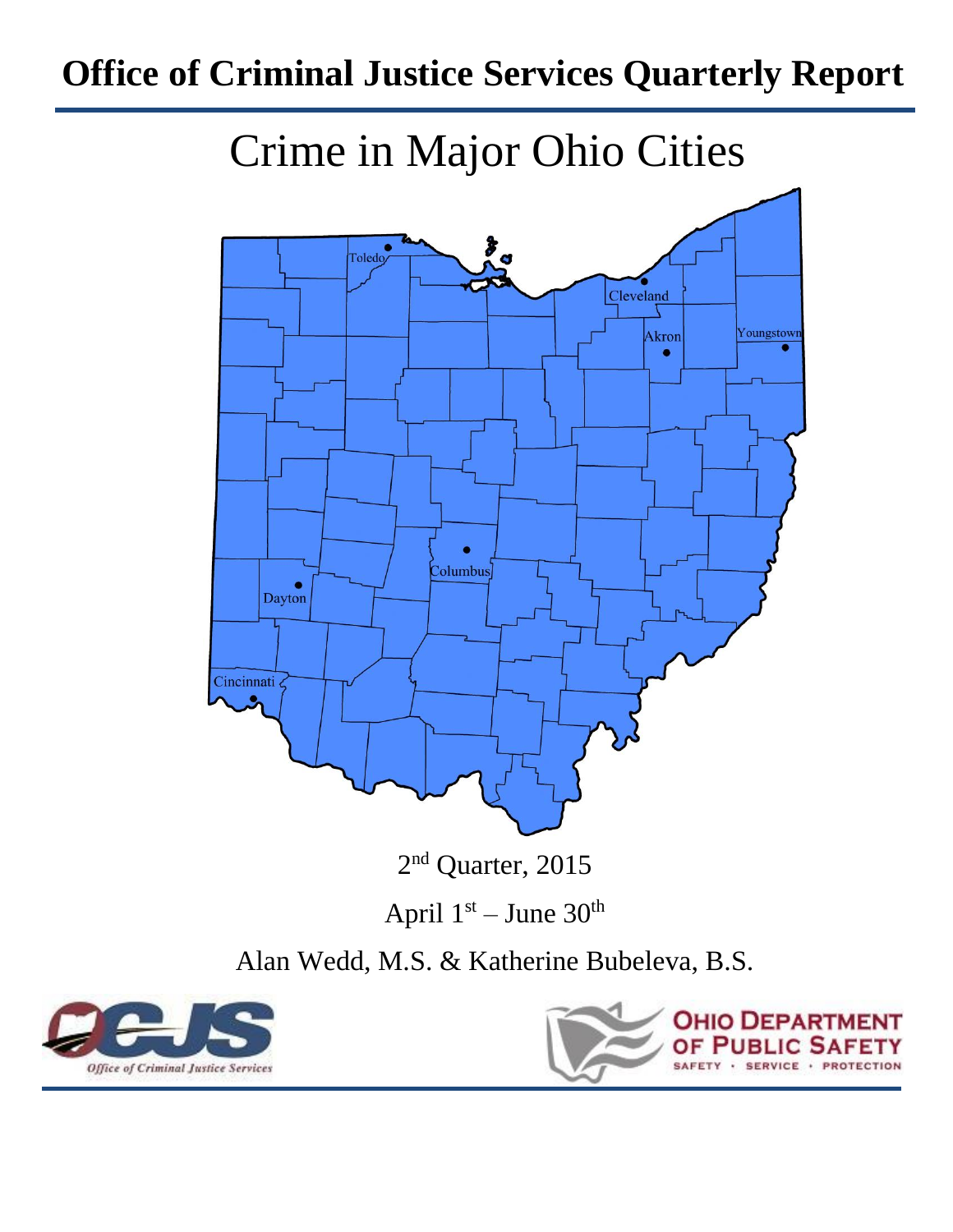#### **Overview**

- $\cdot \cdot$  This report provides information about crimes occurring in major Ohio cities during the second quarter (April  $1<sup>st</sup> - June 30<sup>th</sup>$ ) of 2015. The cities included in this report are Akron, Cincinnati, Cleveland, Columbus, Dayton, Toledo, and Youngstown.
- Data for this report are taken from the Ohio Incident-Based Reporting System (OIBRS). OIBRS is a voluntary crime reporting program that allows Ohio law enforcement agencies to electronically submit crime statistics to state and federal government agencies.
- The data included in this report consist of the seven most severe categories of offenses collected by the FBI's Uniform Crime Reporting (UCR) Program. These offenses are known as Part 1 crimes, and are divided in to two categories: violent crimes (murder, forcible rape, robbery, and aggravated assault) and property crimes (burglary, larceny/theft, motor vehicle theft, and  $arson<sup>1</sup>$ ).
- $\cdot$  Data from the second quarter of 2015 are compared to the second quarter of 2014 to provide context.

**Disclaimer:** Data included in this report are preliminary, and only as accurate as the data provided by local law enforcement agencies.

 $\overline{a}$ <sup>1</sup> Arson data are omitted from this report due to limited reporting of offenses.

**Office of Criminal Justice Services** Page 2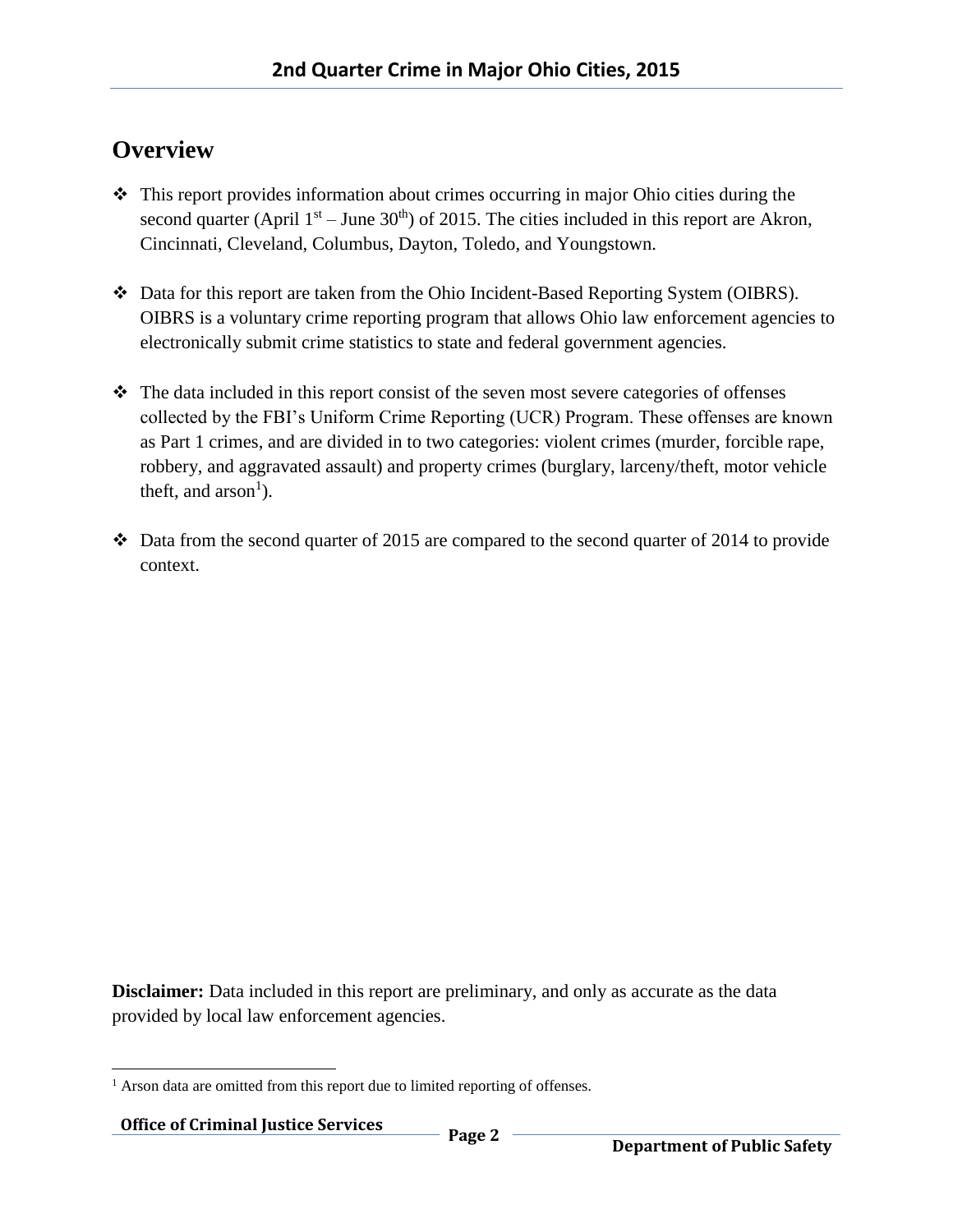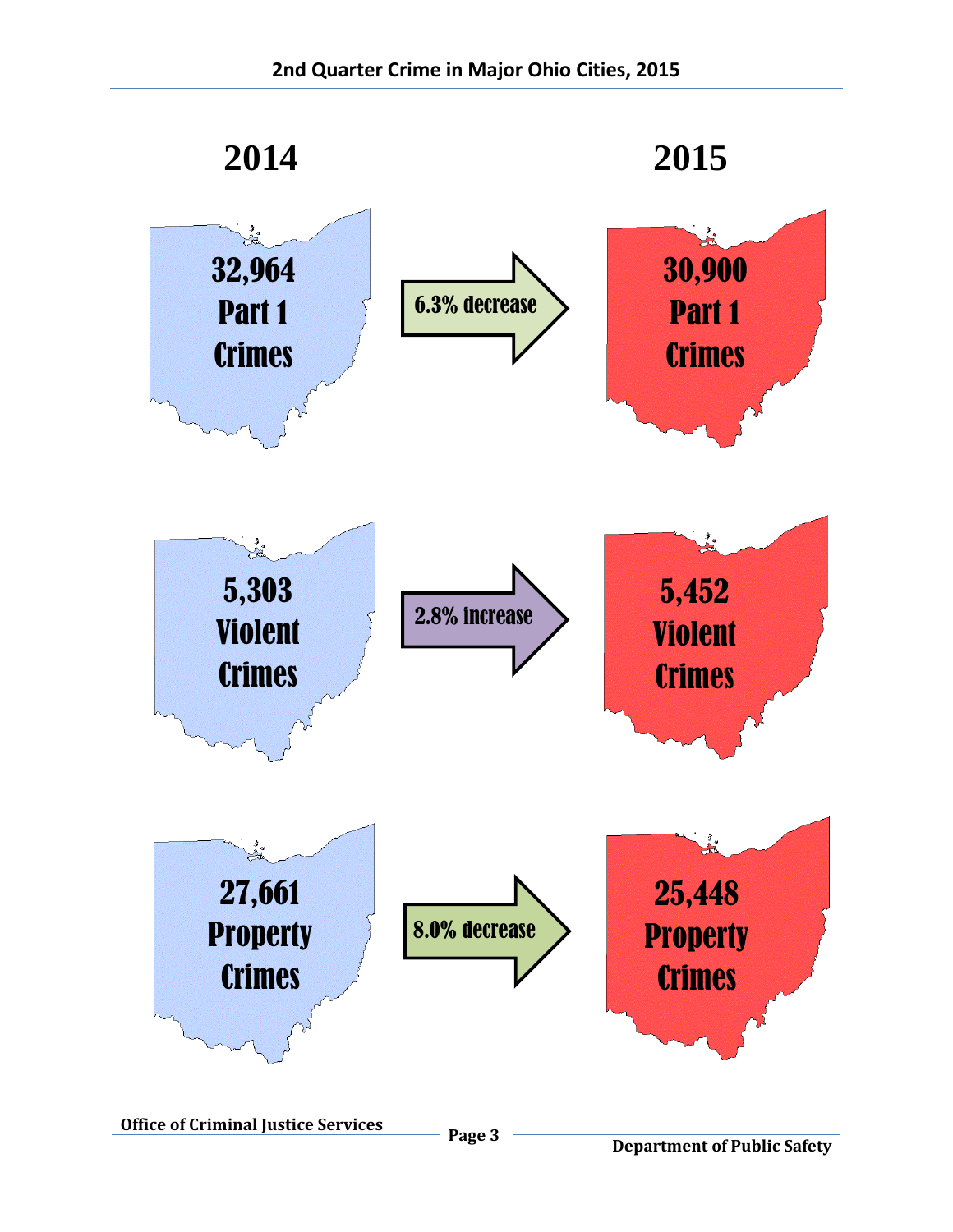#### **Summary**

- A total of 30,900 Part 1 crimes were reported in major Ohio cities during the second quarter of 2015. This represents a **6.3% decrease** from the 32,964 Part 1 crimes reported during the second quarter of 2014.
- The 5,452 violent crimes reported in the second quarter of 2015 represents a **2.8% increase** from the 5,303 violent crimes reported in the second quarter of 2014.
- The 25,448 property crimes reported in the second quarter of 2015 represent an **8.0% decrease** from the 27,661 property crimes reported in the second quarter of 2014.
- Akron and Columbus were the only cities to report a decrease in violent crime from the second quarter of 2014 to the second quarter of 2015.
- Akron was the only city to report an increase in property crime from the second quarter of 2014 to the second quarter of 2015.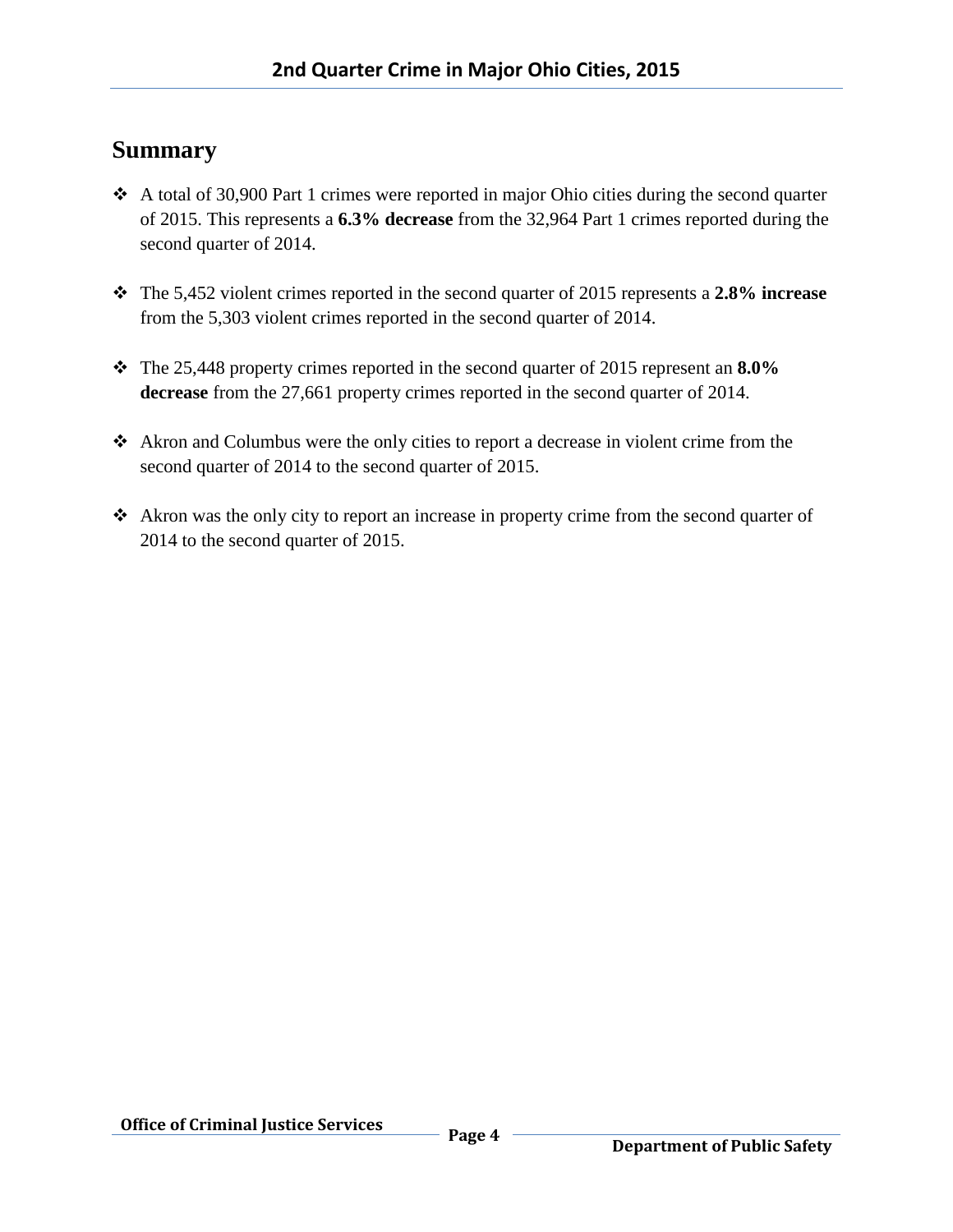### **Violent Crime**

- According to the UCR Program, violent crimes are offenses that involve force or the threat of force. Four different offenses are categorized as violent crimes: murder, forcible rape, robbery, and aggravated assault.
- \* Robberies and forcible rapes decrased between the second quarter of 2014 and the second quarter of 2015, while aggravated assaults and murders increased during the same timeframe.

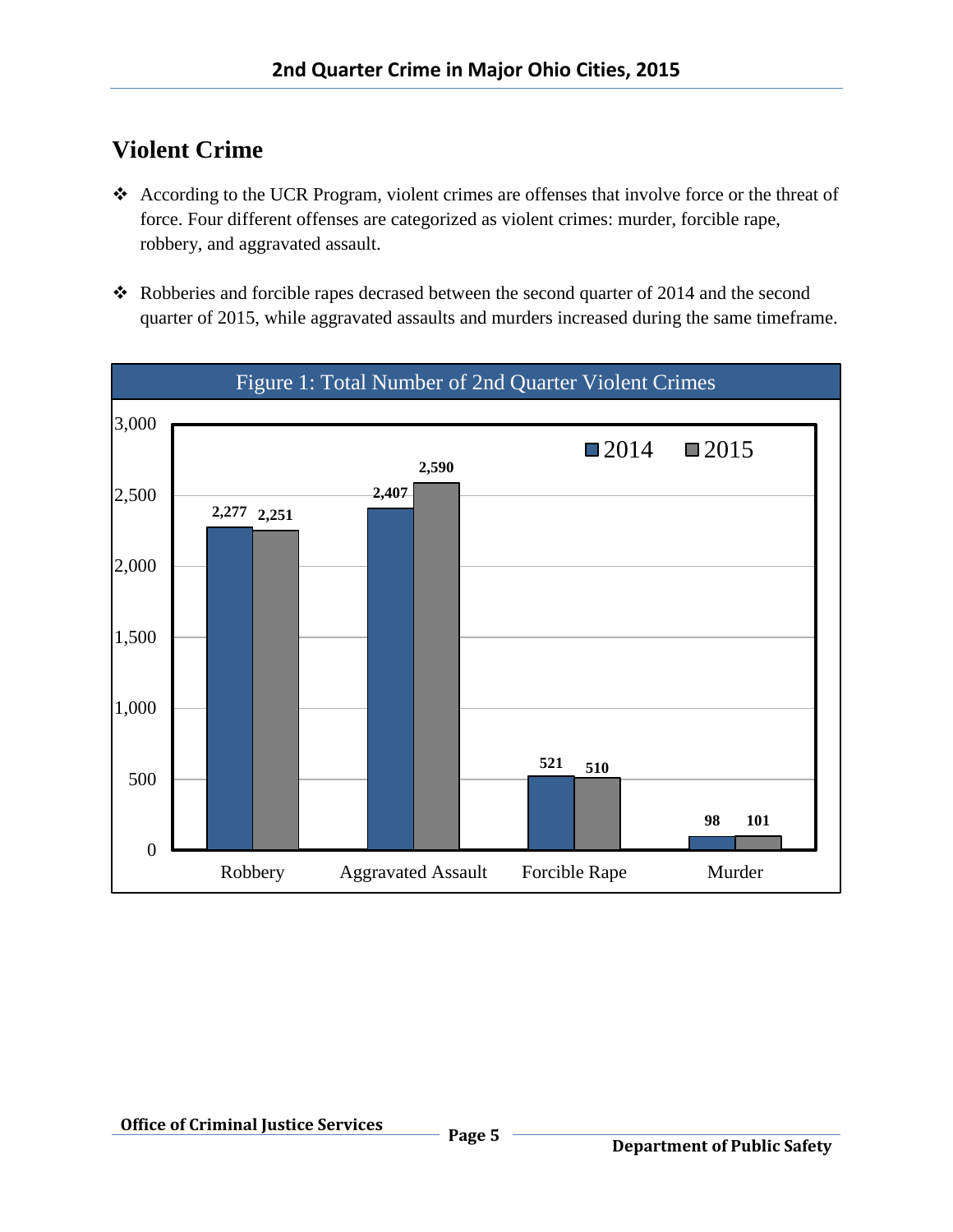| Table 1: Robbery, Q2, 2014 & 2015 |                      |              |                      |              |                  |  |
|-----------------------------------|----------------------|--------------|----------------------|--------------|------------------|--|
| $\bf City$                        | 2014<br><b>Total</b> | 2014<br>Rate | 2015<br><b>Total</b> | 2015<br>Rate | % Change         |  |
| Akron                             | 92                   | 46.50        | 109                  | 55.09        | 18.5% increase   |  |
| Cincinnati                        | 365                  | 122.42       | 318                  | 106.65       | 12.9% decrease   |  |
| <b>Cleveland</b>                  | 820                  | 210.51       | 798                  | 204.87       | 2.7% decrease    |  |
| Columbus                          | 575                  | 68.78        | 631                  | 75.48        | 9.7% increase    |  |
| Dayton                            | 160                  | 113.47       | 126                  | 89.36        | 21.3% decrease   |  |
| Toledo                            | 233                  | 82.91        | 228                  | 81.13        | 2.1% decrease    |  |
| Youngstown                        | 32                   | 49.18        | 41                   | 63.02        | 28.1% increase   |  |
| Total                             | 2,277                | 103.10       | 2,251                | 101.92       | $1.1\%$ decrease |  |

**❖** Robberies decreased by 1.1% during the second quarter of 2015<sup>2</sup>.

Akron, Columbus, and Youngstown reported an increase in robberies.

|                  |              |        | Table 2: Aggravated Assault, $Q2$ , $2014 \& 2015$ |        |                |
|------------------|--------------|--------|----------------------------------------------------|--------|----------------|
| <b>City</b>      | 2014         | 2014   | 2015                                               | 2015   |                |
|                  | <b>Total</b> | Rate   | <b>Total</b>                                       | Rate   | % Change       |
| Akron            | 261          | 131.91 | 195                                                | 98.56  | 25.3% decrease |
| Cincinnati       | 331          | 111.01 | 446                                                | 149.58 | 34.7% increase |
| <b>Cleveland</b> | 558          | 143.25 | 617                                                | 158.40 | 10.6% increase |
| Columbus         | 558          | 66.75  | 483                                                | 57.78  | 13.4% decrease |
| Dayton           | 170          | 120.56 | 239                                                | 169.50 | 40.6% increase |
| Toledo           | 437          | 155.50 | 516                                                | 183.61 | 18.1% increase |
| Youngstown       | 92           | 141.40 | 94                                                 | 144.48 | 2.2% increase  |
| Total            | 2,407        | 108.98 | 2,590                                              | 117.27 | 7.6% increase  |

**Aggravated assaults increased by 7.6%** during the second quarter of 2015.

Akron and Columbus reported a decrease in aggravated assaults.

l <sup>2</sup>% change is calculated based on rate. Rate describes the total number of offenses per 100,000 people and is rounded to the nearest hundredth. Rounding may lead to discrepancies for column and row totals.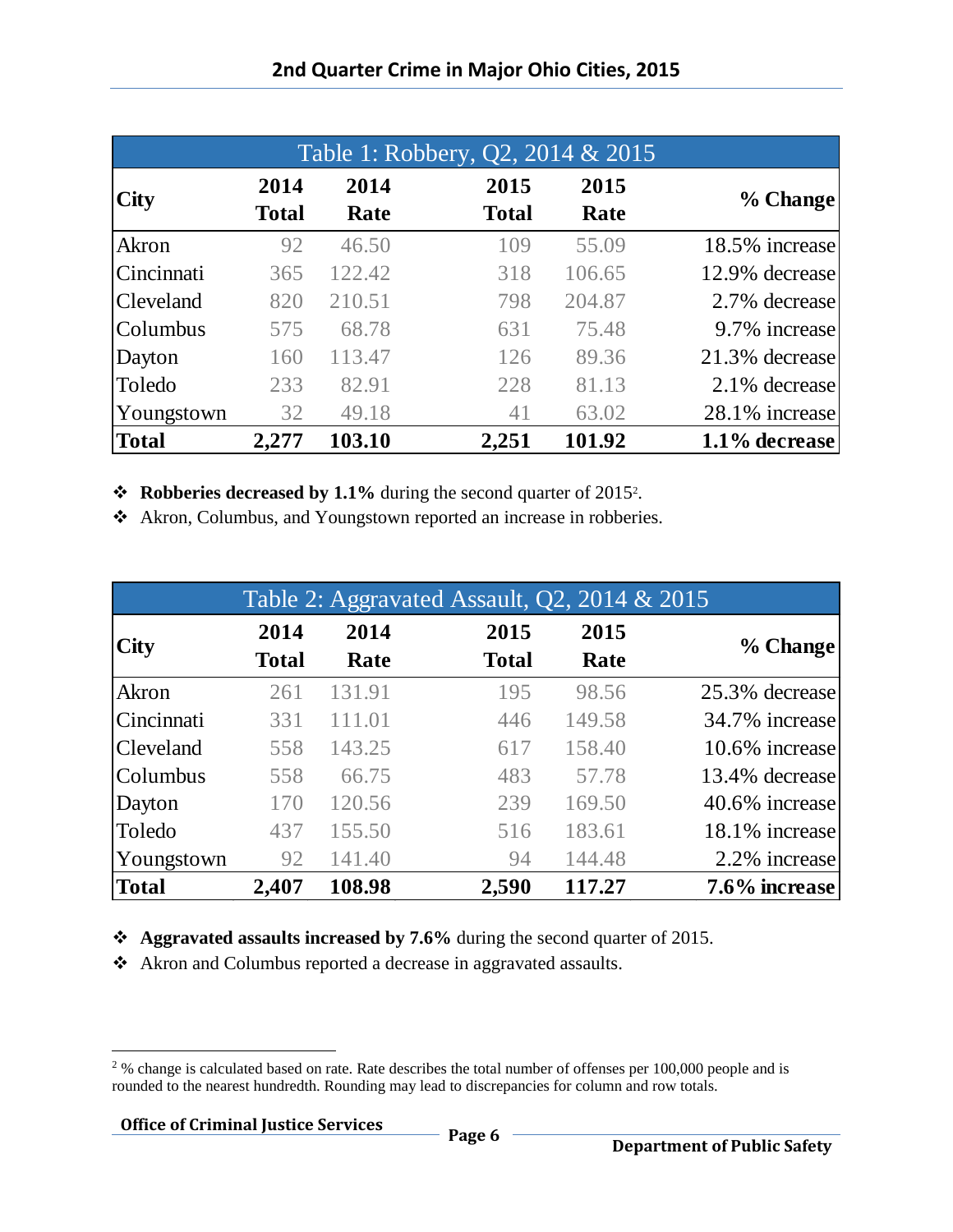| Table 3: Forcible Rape, Q2, 2014 & 2015 |                      |              |                      |              |                |  |
|-----------------------------------------|----------------------|--------------|----------------------|--------------|----------------|--|
| <b>City</b>                             | 2014<br><b>Total</b> | 2014<br>Rate | 2015<br><b>Total</b> | 2015<br>Rate | % Change       |  |
| Akron                                   | 42                   | 21.23        | 45                   | 22.74        | 7.1% increase  |  |
| Cincinnati                              | 61                   | 20.46        | 51                   | 17.10        | 16.4% decrease |  |
| Cleveland                               | 138                  | 35.43        | 115                  | 29.52        | 16.7% decrease |  |
| Columbus                                | 184                  | 22.01        | 190                  | 22.73        | 3.3% increase  |  |
| Dayton                                  | 32                   | 22.69        | 40                   | 28.37        | 25% increase   |  |
| Toledo                                  | 50                   | 17.79        | 56                   | 19.93        | 12% increase   |  |
| Youngstown                              | 14                   | 21.52        | 13                   | 19.98        | 7.1% decrease  |  |
| <b>Total</b>                            | 521                  | 23.59        | 510                  | 23.09        | 2.1% decrease  |  |

**Forcible rapes decreased by 2.1%** during the second quarter of 2015.

Cincinnati, Cleveland, and Youngstown reported a decrease in forcible rape offenses.

| Table 4: Murder, Q2, 2014 & 2015 |              |      |                |      |                |  |
|----------------------------------|--------------|------|----------------|------|----------------|--|
|                                  | 2014         | 2014 | 2015           | 2015 |                |  |
| <b>City</b>                      | <b>Total</b> | Rate | <b>Total</b>   | Rate | % Change       |  |
| Akron                            | 8            | 4.04 | 5              | 2.53 | 37.5% decrease |  |
| Cincinnati                       | 21           | 7.04 | 26             | 8.72 | 23.8% increase |  |
| Cleveland                        | 20           | 5.13 | 33             | 8.47 | 65% increase   |  |
| Columbus                         | 31           | 3.71 | 25             | 2.99 | 19.4% decrease |  |
| Dayton                           | 5            | 3.55 | $\overline{4}$ | 2.84 | 20% decrease   |  |
| Toledo                           | 8            | 2.85 | 3              | 1.07 | 62.5% decrease |  |
| Youngstown                       | 5            | 7.68 | 5              | 7.68 | 0% decrease    |  |
| Total                            | 98           | 4.44 | 101            | 4.57 | 3.1% increase  |  |
|                                  |              |      |                |      |                |  |

**Murders increased by 3.1%** during the second quarter of 2015.

Cincinnati and Cleveland reported an increase in murders.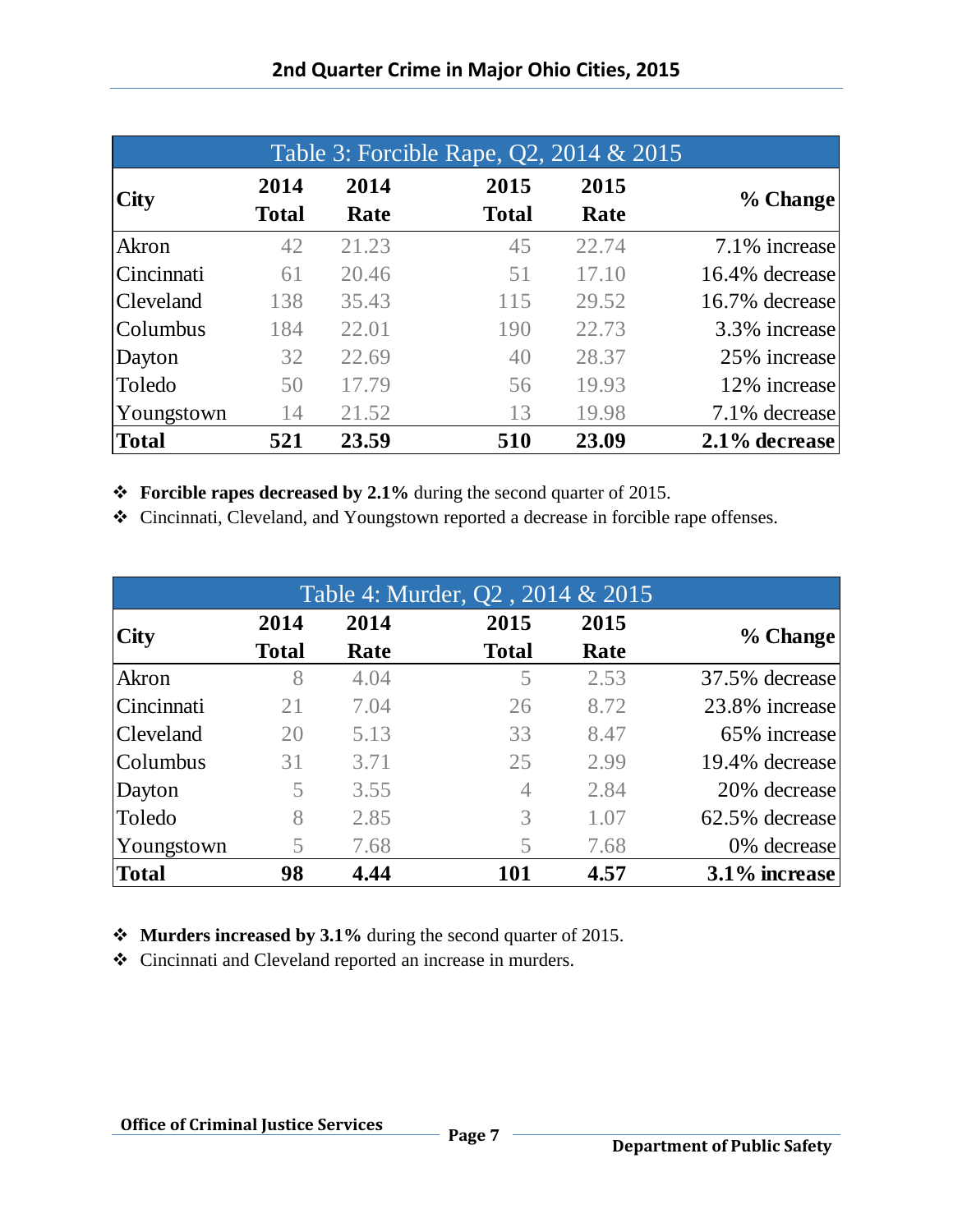## **Property Crimes**

- According to the UCR Program, property crimes are offenses involving the taking of money or property without force or the threat of force against a victim. Three different offenses are categorized as property crime: burglary, larceny-theft, and motor vehicle theft.
- Larcenies/thefts and burglaries decreased between the second quarter of 2014 and the second quarter of 2015, while motor vehicle thefts increased.

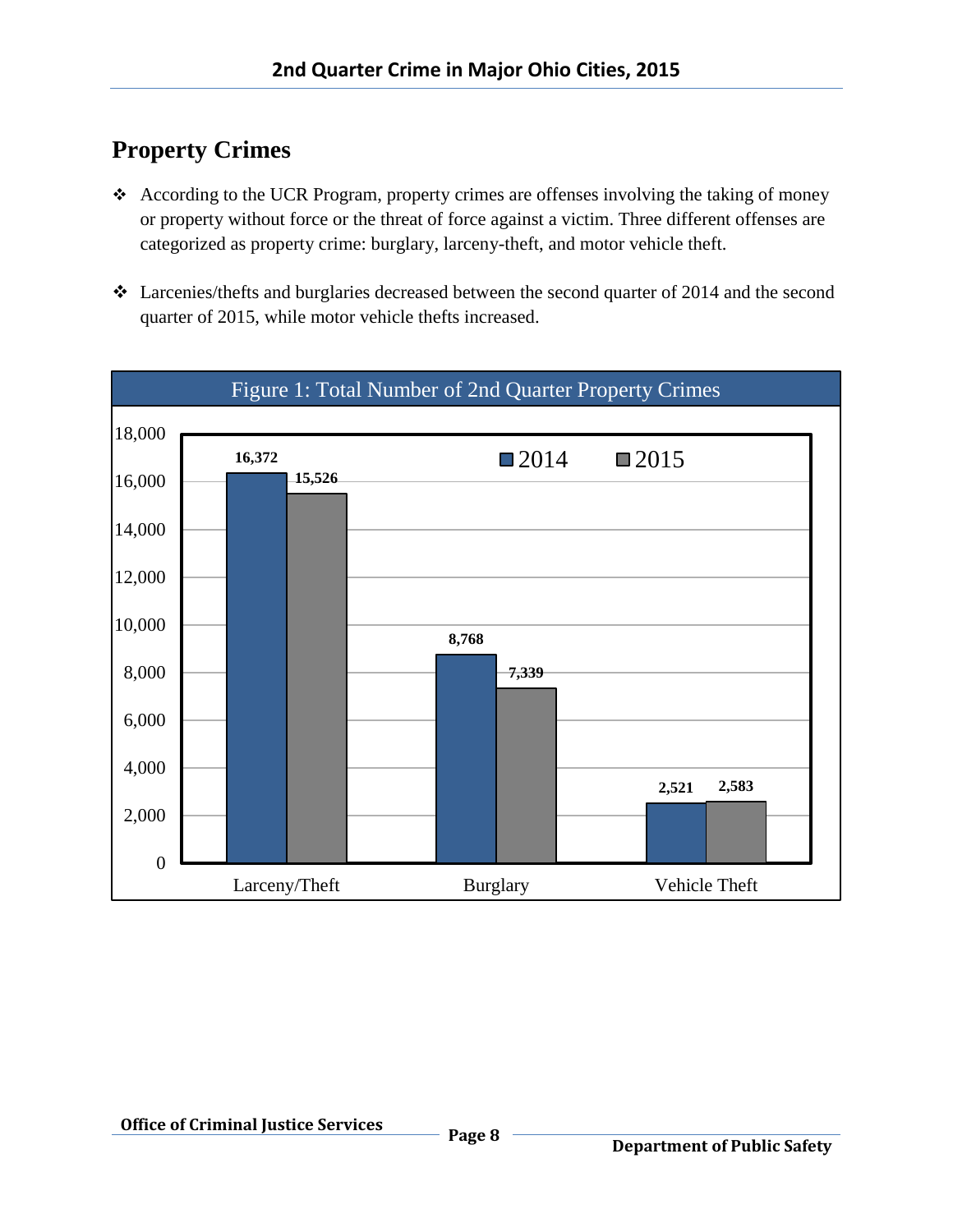|                          |                      |                | Table 5: Larceny/Theft, Q2, 2014 & 2015 |              |                |
|--------------------------|----------------------|----------------|-----------------------------------------|--------------|----------------|
| $\overline{\text{City}}$ | 2014<br><b>Total</b> | 2014<br>Rate   | 2015<br><b>Total</b>                    | 2015<br>Rate | % Change       |
| Akron                    | 1,461                | 738.40         | 1,491                                   | 753.57       | 2.1% increase  |
| Cincinnati               | 2,729                | 915.27         | 2,852                                   | 956.52       | 4.5% increase  |
| <b>Cleveland</b>         |                      | 4,049 1,039.48 | 3,579                                   | 918.82       | 11.6% decrease |
| Columbus                 | 6,416                | 767.50         | 6,147                                   | 735.32       | 4.2% decrease  |
| Dayton                   | 1,290                | 914.87         | 1,046                                   | 741.83       | 18.9% decrease |
| Youngstown               | 427                  | 656.30         | 411                                     | 631.71       | 3.7% decrease  |
| <b>Total</b>             | 16,372               | 849.36         | 15,526                                  | 805.47       | 5.2% decrease  |

**Larceny/theft offenses decreased by 5.2%** during the second quarter of 2015<sup>3</sup> .

Akron and Cincinnati reported an increase in the total number of larceny/theft offenses.

|             |              |        | Table 6: Burglary, Q2, 2014 & 2015 |        |                |
|-------------|--------------|--------|------------------------------------|--------|----------------|
| <b>City</b> | 2014         | 2014   | 2015                               | 2015   | % Change       |
|             | <b>Total</b> | Rate   | <b>Total</b>                       | Rate   |                |
| Akron       | 755          | 381.58 | 698                                | 352.78 | 7.5% decrease  |
| Cincinnati  | 1,249        | 418.90 | 1,120                              | 375.63 | 10.3% decrease |
| Cleveland   | 1,868        | 479.56 | 1,529                              | 392.53 | 18.1% decrease |
| Columbus    | 2,424        | 289.97 | 1,961                              | 234.58 | 19.1% decrease |
| Dayton      | 760          | 539.00 | 658                                | 466.66 | 13.4% decrease |
| Toledo      | 1,326        | 471.83 | 1,056                              | 375.76 | 20.4% decrease |
| Youngstown  | 386          | 593.28 | 317                                | 487.23 | 17.9% decrease |
| Total       | 8,768        | 396.99 | 7,339                              | 332.29 | 16.3% decrease |

**Burglaries decreased by 16.3%** during the second quarter of 2015.

All cities reported a decrease in burglaries.

**Office of Criminal Justice Services Page 9**  $\overline{\phantom{a}}$ <sup>3</sup> Data for Toledo larceny/theft offenses are not available.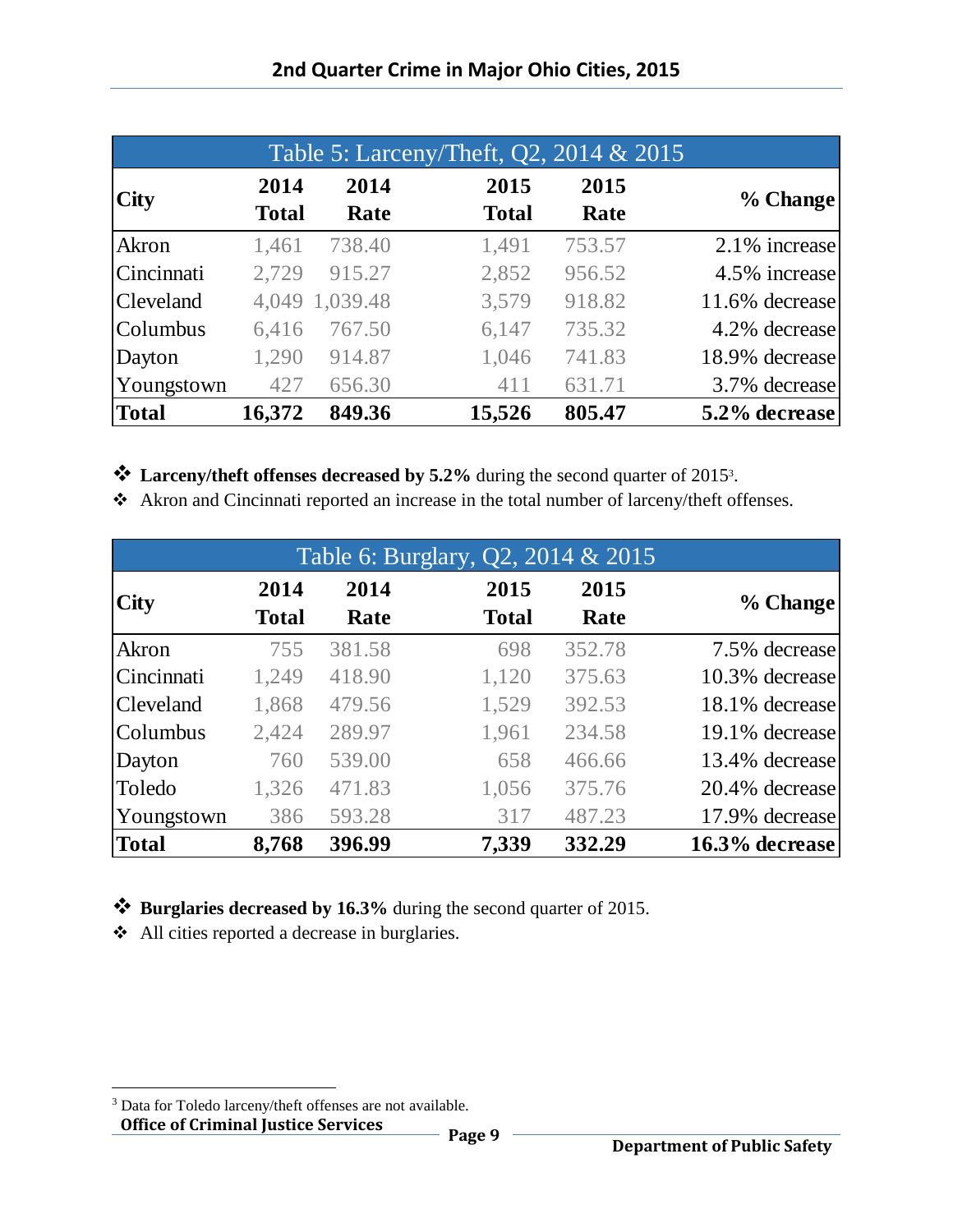|             |              |        | Table 7: Motor Vehicle Theft, $Q2$ , $2014 \& 2015$ |        |                |
|-------------|--------------|--------|-----------------------------------------------------|--------|----------------|
| <b>City</b> | 2014         | 2014   | 2015                                                | 2015   |                |
|             | <b>Total</b> | Rate   | <b>Total</b>                                        | Rate   | $%$ Change     |
| Akron       | 126          | 63.68  | 164                                                 | 82.89  | 30.2% increase |
| Cincinnati  | 256          | 85.86  | 250                                                 | 83.85  | 2.3% decrease  |
| Cleveland   | 967          | 248.25 | 942                                                 | 241.84 | 2.6% decrease  |
| Columbus    | 703          | 84.10  | 781                                                 | 93.43  | 11.1% increase |
| Dayton      | 125          | 88.65  | 137                                                 | 97.16  | 9.6% increase  |
| Toledo      | 274          | 97.50  | 232                                                 | 82.55  | 15.3% decrease |
| Youngstown  | 70           | 107.59 | 77                                                  | 118.35 | 10% increase   |
| Total       | 2,521        | 114.14 | 2,583                                               | 116.95 | 2.5% increase  |

**Motor vehicle thefts increased by 2.5%** during the second quarter of 2015.

Akron, Columbus, Dayton, and Youngstown reported an increase in motor vehicle thefts.